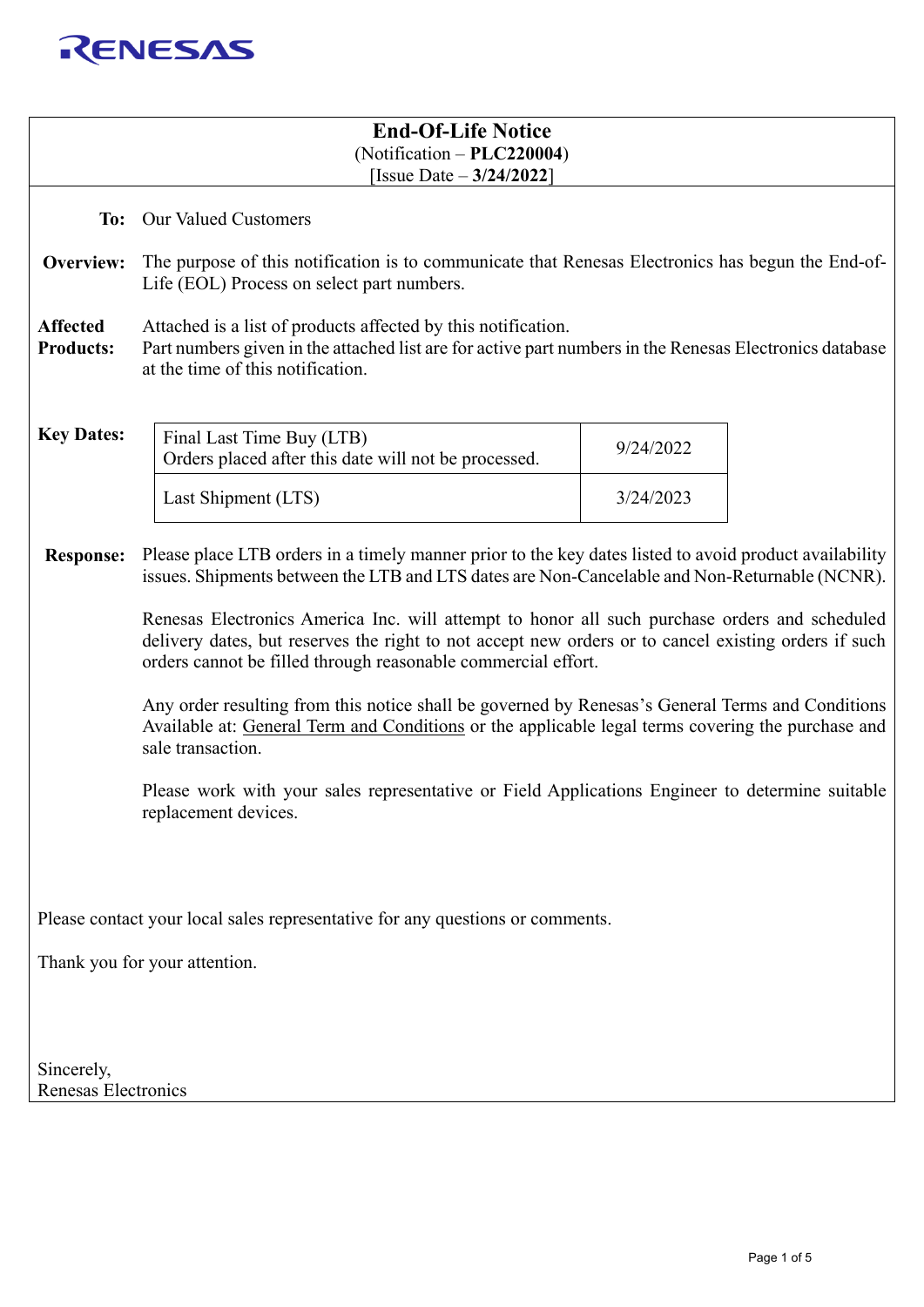| <b>Exact Renesas Part # No</b><br>other variation is being<br>impacted. | <b>Notice Issue Date</b> | LTB / Withdrawn Date | LTS / Obsolete Date | Replacement/Similar / Re-Design    |
|-------------------------------------------------------------------------|--------------------------|----------------------|---------------------|------------------------------------|
| 180M-01LF                                                               | 3/24/2022                | 9/24/2022            | 3/24/2023           | 9FGV1006C001LTGI                   |
| 180M-01LFT                                                              | 3/24/2022                | 9/24/2022            | 3/24/2023           | 9FGV1006C001LTGI8                  |
| 180M-51LF                                                               | 3/24/2022                | 9/24/2022            | 3/24/2023           | 9FGV1006C001LTGI                   |
| 180M-51LFT                                                              | 3/24/2022                | 9/24/2022            | 3/24/2023           | 9FGV1006C001LTGI8                  |
| 180M-53LF                                                               | 3/24/2022                | 9/24/2022            | 3/24/2023           | 9FGV1006C001LTGI                   |
| 180M-53LFT                                                              | 3/24/2022                | 9/24/2022            | 3/24/2023           | 9FGV1006C001LTGI8                  |
| 2304NZG-1LF                                                             | 3/24/2022                | 9/24/2022            | 3/24/2023           | 2304NZLPGGI                        |
| 2304NZG-1LFT                                                            | 3/24/2022                | 9/24/2022            | 3/24/2023           | 2304NZLPGGI8                       |
| 2304NZGI-1LF                                                            | 3/24/2022                | 9/24/2022            | 3/24/2023           | 2304NZLPGGI                        |
| 2304NZGI-1LFT                                                           | 3/24/2022                | 9/24/2022            | 3/24/2023           | 2304NZLPGGI8                       |
| 511MILF                                                                 | 3/24/2022                | 9/24/2022            | 3/24/2023           | 9FGV1006C001LTGI                   |
| 511MILFT                                                                | 3/24/2022                | 9/24/2022            | 3/24/2023           | 9FGV1006C001LTGI8                  |
| 511MLF                                                                  | 3/24/2022                | 9/24/2022            | 3/24/2023           | 9FGV1006C001LTGI                   |
| 511MLFT                                                                 | 3/24/2022                | 9/24/2022            | 3/24/2023           | 9FGV1006C001LTGI8                  |
| 542MILF                                                                 | 3/24/2022                | 9/24/2022            | 3/24/2023           | None                               |
| 542MILFT                                                                | 3/24/2022                | 9/24/2022            | 3/24/2023           | None                               |
| 542MLF                                                                  | 3/24/2022                | 9/24/2022            | 3/24/2023           | None                               |
| 542MLFT                                                                 | 3/24/2022                | 9/24/2022            | 3/24/2023           | None                               |
|                                                                         |                          |                      |                     | 2305A-1DCGI,                       |
| 574MILF                                                                 | 3/24/2022                | 9/24/2022            | 3/24/2023           | 2305A-1HDCGI                       |
| 574MILFT                                                                | 3/24/2022                | 9/24/2022            | 3/24/2023           | 2305A-1DCGI8,<br>2305A-1HDCGI8     |
|                                                                         |                          |                      |                     | 2305A-1DCG,                        |
| 574MLF                                                                  | 3/24/2022                | 9/24/2022            | 3/24/2023           | 2305A-1HDCG                        |
|                                                                         |                          |                      |                     | 2305A-1DCG8,                       |
| 574MLFT                                                                 | 3/24/2022                | 9/24/2022            | 3/24/2023           | 2305A-1HDCG8                       |
| 5V30014PGGI                                                             | 3/24/2022                | 9/24/2022            | 3/24/2023           | 2304NZLPGGI                        |
| 5V30014PGGI8                                                            | 3/24/2022                | 9/24/2022            | 3/24/2023           | 2304NZLPGGI8                       |
| 5V41067APGG                                                             | 3/24/2022                | 9/24/2022            | 3/24/2023           | RC19204AGNL#BB0                    |
| 5V41067APGG8                                                            | 3/24/2022                | 9/24/2022            | 3/24/2023           | RC19202AGNT#KD0                    |
| 5V41067APGGI                                                            | 3/24/2022                | 9/24/2022            | 3/24/2023           | RC19204AGNL#BB0                    |
| 5V41067APGGI8                                                           | 3/24/2022                | 9/24/2022            | 3/24/2023           | RC19202AGNT#KD0                    |
| 5V41068APGG                                                             | 3/24/2022                | 9/24/2022            | 3/24/2023           | RC19202AGNT#BD0                    |
| 5V41068APGG8                                                            | 3/24/2022                | 9/24/2022            | 3/24/2023           | RC19202AGNT#KD0                    |
| 5V41068APGGI                                                            | 3/24/2022                | 9/24/2022            | 3/24/2023           | RC19202AGNT#BD0                    |
| 5V41068APGGI8                                                           | 3/24/2022                | 9/24/2022            | 3/24/2023           | RC19202AGNT#KD0                    |
| 5V41210NLG                                                              | 3/24/2022                | 9/24/2022            | 3/24/2023           | None                               |
| 5V41210NLG8                                                             | 3/24/2022                | 9/24/2022            | 3/24/2023           | None                               |
| 5V41285NLGI                                                             | 3/24/2022                | 9/24/2022            | 3/24/2023           | 9FGV1006C001LTGI                   |
| 5V41285NLGI8                                                            | $\frac{1}{3/24/2022}$    | 9/24/2022            | 3/24/2023           | 9FGV1006C001LTGI8                  |
|                                                                         |                          |                      |                     | 9FGV1006C001LTGI,                  |
| 5V41285PGGI                                                             | 3/24/2022                | 9/24/2022            | 3/24/2023           | 5V41065PGGI                        |
| 5V41285PGGI8                                                            | 3/24/2022                | 9/24/2022            | 3/24/2023           | 9FGV1006C001LTGI8,<br>5V41065PGGI8 |
| 5V41315NLGI                                                             | 3/24/2022                | 9/24/2022            | 3/24/2023           | 9FGV1006C001LTGI                   |
| 5V41315NLGI8                                                            | 3/24/2022                | 9/24/2022            | 3/24/2023           | 9FGV1006C001LTGI8                  |
| 5V41315PGGI                                                             | 3/24/2022                | 9/24/2022            | 3/24/2023           | 9FGV1006C001LTGI                   |
| 5V41315PGGI8                                                            | 3/24/2022                | 9/24/2022            | 3/24/2023           | 9FGV1006C001LTGI8                  |
|                                                                         |                          |                      |                     | 9FGV1006C001LTGI,                  |
| 5V41345PGG                                                              | 3/24/2022                | 9/24/2022            | 3/24/2023           | 5V41065PGG                         |
| 5V41345PGG8                                                             | 3/24/2022                | 9/24/2022            | 3/24/2023           | 9FGV1006C001LTGI8,<br>5V41065PGG8  |
|                                                                         |                          |                      |                     | 9FGV1006C001LTGI,                  |
| 5V41345PGGI                                                             | 3/24/2022                | 9/24/2022            | 3/24/2023           | 5V41065PGGI                        |
| 5V41345PGGI8                                                            | 3/24/2022                | 9/24/2022            | 3/24/2023           | 9FGV1006C001LTGI8,<br>5V41065PGGI8 |
| 5V41346PGG                                                              | 3/24/2022                | 9/24/2022            | 3/24/2023           | 9FGV1002C001NBGI,<br>5V41066PGG    |
| 5V41346PGG8                                                             | 3/24/2022                | 9/24/2022            | 3/24/2023           | 9FGV1002C001NBGI8,<br>5V41066PGG8  |
|                                                                         |                          |                      |                     | 9FGV1002C001NBGI,<br>5V41066PGGI   |
| 5V41346PGGI                                                             | 3/24/2022                | 9/24/2022            | 3/24/2023           | 9FGV1002C001NBGI8,                 |
| 5V41346PGGI8                                                            | 3/24/2022                | 9/24/2022            | 3/24/2023           | 5V41066PGGI8                       |
| 5V60034DCG                                                              | 3/24/2022                | 9/24/2022            | 3/24/2023           | 2305A-1DCG,<br>2305A-1HDCG         |
|                                                                         |                          |                      |                     | 2305A-1DCG8,                       |
| 5V60034DCG8                                                             | 3/24/2022                | 9/24/2022            | 3/24/2023           | 2305A-1HDCG8                       |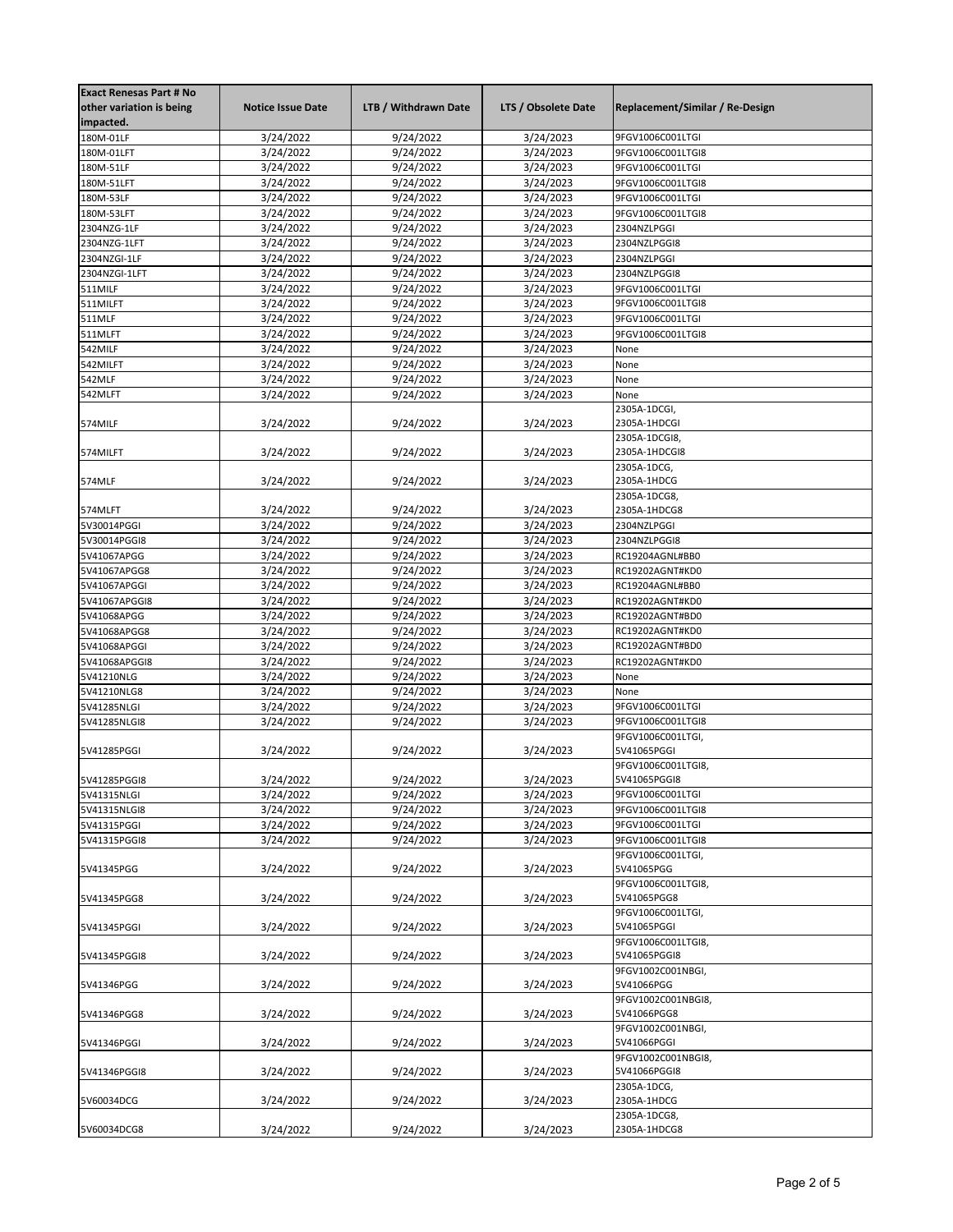| <b>Exact Renesas Part # No</b><br>other variation is being<br>impacted. | <b>Notice Issue Date</b> | LTB / Withdrawn Date   | LTS / Obsolete Date    | Replacement/Similar / Re-Design        |
|-------------------------------------------------------------------------|--------------------------|------------------------|------------------------|----------------------------------------|
| 5V60034DCGI                                                             | 3/24/2022                | 9/24/2022              | 3/24/2023              | 2305A-1DCG,<br>2305A-1HDCG             |
|                                                                         |                          |                        |                        | 2305A-1DCG8,                           |
| 5V60034DCGI8                                                            | 3/24/2022                | 9/24/2022              | 3/24/2023              | 2305A-1HDCG8                           |
| 5V60045DCG                                                              | 3/24/2022                | 9/24/2022              | 3/24/2023              | 2305A-1DCG,<br>2305A-1HDCG             |
| 5V60045DCG8                                                             | 3/24/2022                | 9/24/2022              | 3/24/2023              | 2305A-1DCG8,<br>2305A-1HDCG8           |
| 5V60045DCGI                                                             | 3/24/2022                | 9/24/2022              | 3/24/2023              | 2305A-1DCGI,<br>2305A-1HDCGI           |
|                                                                         |                          |                        |                        | 2305A-1DCGI8,                          |
| 5V60045DCGI8                                                            | 3/24/2022                | 9/24/2022              | 3/24/2023              | 2305A-1HDCGI8<br>9DBL0455NLGI,         |
| 6V31054NLGI                                                             | 3/24/2022                | 9/24/2022              | 3/24/2023              | RC19004AGNL#BB0,<br>RC19004A100GNL#BB0 |
|                                                                         |                          |                        |                        | 9DBL0455NLGI8,                         |
| 6V31054NLGI8                                                            | 3/24/2022                | 9/24/2022              | 3/24/2023              | RC19004AGNL#KB0,<br>RC19004A100GNL#KB0 |
| 6V40171APAG                                                             | 3/24/2022                | 9/24/2022              | 3/24/2023              | RC21012A000GNA#BB0                     |
| 6V40171APAG8                                                            | 3/24/2022                | 9/24/2022              | 3/24/2023              | RC21012A000GNA#KB0                     |
| 6V41161PGG                                                              | 3/24/2022                | 9/24/2022              | 3/24/2023              | 9FGV1002C001NBGI                       |
| 6V41161PGG8                                                             | 3/24/2022                | 9/24/2022              | 3/24/2023              | 9FGV1002C001NBGI8                      |
| 6V49300-01NLGI                                                          | 3/24/2022                | 9/24/2022              | 3/24/2023              | RC21012A000GNA#BB0                     |
| 6V49300-01NLGI8                                                         | 3/24/2022                | 9/24/2022              | 3/24/2023              | RC21012A000GNA#KB0                     |
| 6V49322NLG                                                              | 3/24/2022                | 9/24/2022              | 3/24/2023              | RC21008A000GND#BB0                     |
| 6V49322NLG8                                                             | 3/24/2022                | 9/24/2022              | 3/24/2023              | RC21008A000GND#KB0                     |
|                                                                         | 3/24/2022                | 9/24/2022              | 3/24/2023              | RC21008A000GND#BB0                     |
| 6V49325NLG<br>6V49325NLG8                                               | 3/24/2022                | 9/24/2022              | 3/24/2023              | RC21008A000GND#KB0                     |
| 6V49327NLG                                                              | 3/24/2022                | 9/24/2022              | 3/24/2023              | RC21008A000GND#BB0                     |
| 6V49327NLG8                                                             | 3/24/2022                | 9/24/2022              | 3/24/2023              | RC21008A000GND#KB0                     |
| 9112AG-16LF                                                             | 3/24/2022                | 9/24/2022              | 3/24/2023              | None                                   |
| 9112AG-16LFT                                                            | 3/24/2022                | 9/24/2022              | 3/24/2023              | None                                   |
| 9112AG-27LF                                                             | 3/24/2022                | 9/24/2022              | 3/24/2023              | 2304NZLPGGI                            |
| 9112AG-27LFT                                                            | 3/24/2022                | 9/24/2022              | 3/24/2023              | 2304NZLPGGI8                           |
| 9112AM-16LF                                                             | 3/24/2022                | 9/24/2022              | 3/24/2023              | 2305A-1DCG,<br>2305A-1HDCG             |
|                                                                         |                          |                        |                        | 2305A-1DCG8,                           |
| 9112AM-16LFT<br>9112AM-27LF                                             | 3/24/2022<br>3/24/2022   | 9/24/2022<br>9/24/2022 | 3/24/2023<br>3/24/2023 | 2305A-1HDCG8<br>2304NZLDCGI            |
| 9112AM-27LFT                                                            | 3/24/2022                | 9/24/2022              | 3/24/2023              | 2304NZLDCGI8                           |
|                                                                         |                          | 9/24/2022              | 3/24/2023              | 2309-1DCGI,                            |
| 9112BM-17LF                                                             | 3/24/2022                |                        |                        | 2309-1HDCGI<br>2309-1DCGI8,            |
| 9112BM-17LFT                                                            | 3/24/2022                | 9/24/2022              | 3/24/2023              | 2309-1HDCGI8                           |
| 932SQ426AGLF                                                            | 3/24/2022                | 9/24/2022              | 3/24/2023              | RC21012A000GNA#KB0                     |
| 932SQ426AGLFT                                                           | 3/24/2022                | 9/24/2022              | 3/24/2023              | RC21012A000GNA#BB0                     |
| 932SQ426AKLF                                                            | 3/24/2022                | 9/24/2022              | 3/24/2023              | RC21012A000GNA#BB0                     |
| 932SQ426AKLFT                                                           | 3/24/2022                | 9/24/2022              | 3/24/2023              | RC21012A000GNA#KB0                     |
| 932SQ433AKLF                                                            | 3/24/2022                | 9/24/2022              | 3/24/2023              | RC21012A000GNA#BB0                     |
| 932SQ433AKLFT                                                           | 3/24/2022                | 9/24/2022              | 3/24/2023              | RC21012A000GNA#KB0                     |
|                                                                         |                          |                        |                        | 9ZXL0851EKILF,                         |
|                                                                         |                          |                        |                        | RC19008AGND#BB0,                       |
| 9DB108BGLF                                                              | 3/24/2022                | 9/24/2022              | 3/24/2023              | RC19008A100GND#BB0<br>9ZXL0851EKILF,   |
|                                                                         |                          |                        |                        | RC19008AGND#BB0,                       |
| 9DB108BGLF-INT                                                          | 3/24/2022                | 9/24/2022              | 3/24/2023              | RC19008A100GND#BB0                     |
|                                                                         |                          |                        |                        | 9ZXL0851EKILFT,                        |
|                                                                         |                          |                        |                        | RC19008AGND#KB0,                       |
| 9DB108BGLFT                                                             | 3/24/2022                | 9/24/2022              | 3/24/2023              | RC19008A100GND#KB0                     |
|                                                                         |                          |                        |                        | 9ZXL0851EKILFT,                        |
|                                                                         |                          |                        |                        | RC19008AGND#KB0,                       |
| 9DB108BGLFT-INT                                                         | 3/24/2022                | 9/24/2022              | 3/24/2023              | RC19008A100GND#KB0                     |
|                                                                         |                          |                        |                        | 9ZXL1251EKILF,                         |
| 9DB1200CGLF                                                             | 3/24/2022                | 9/24/2022              | 3/24/2023              | RC19013AGNG#BB0,<br>RC19013A100GNG#BB0 |
|                                                                         |                          |                        |                        |                                        |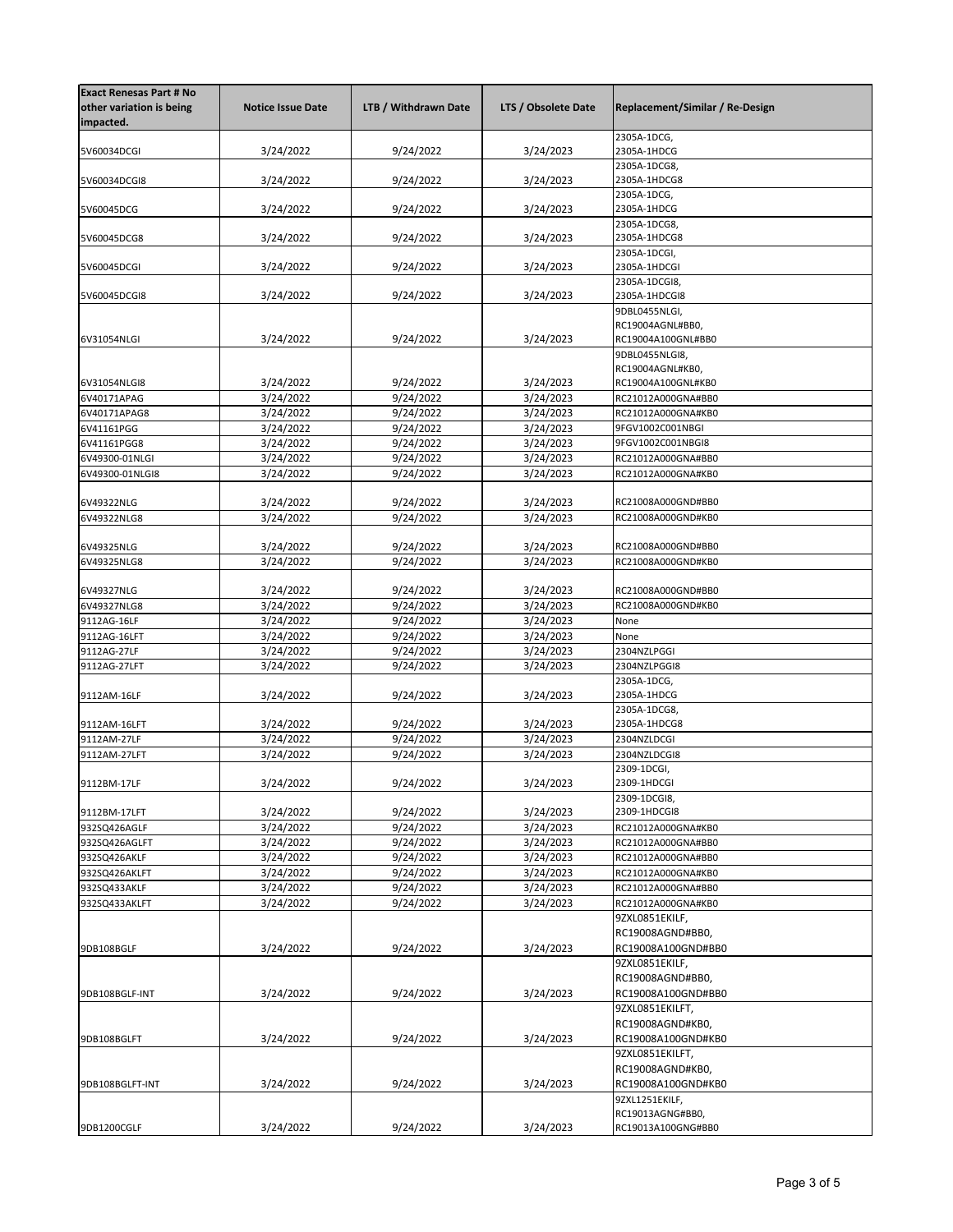| <b>Exact Renesas Part # No</b><br>other variation is being<br>impacted. | <b>Notice Issue Date</b> | LTB / Withdrawn Date | LTS / Obsolete Date | Replacement/Similar / Re-Design        |
|-------------------------------------------------------------------------|--------------------------|----------------------|---------------------|----------------------------------------|
|                                                                         |                          |                      |                     | 9ZXL1251EKILF,                         |
|                                                                         |                          |                      |                     | RC19013AGNG#BB0,                       |
| 9DB1200CGLF-INT                                                         | 3/24/2022                | 9/24/2022            | 3/24/2023           | RC19013A100GNG#BB0                     |
|                                                                         |                          |                      |                     | 9ZXL1251EKILF,                         |
|                                                                         |                          |                      |                     | RC19013AGNG#BB0,                       |
| 9DB1200CGLF-SUN                                                         | 3/24/2022                | 9/24/2022            | 3/24/2023           | RC19013A100GNG#BB0                     |
|                                                                         |                          |                      |                     | 9ZXL1251EKILFT,<br>RC19013AGNG#KB0,    |
| 9DB1200CGLFT                                                            | 3/24/2022                | 9/24/2022            | 3/24/2023           | RC19013A100GNG#KB0                     |
|                                                                         |                          |                      |                     | 9ZXL1251EKILFT,                        |
|                                                                         |                          |                      |                     | RC19013AGNG#KB0,                       |
| 9DB1200CGLFT-INT                                                        | 3/24/2022                | 9/24/2022            | 3/24/2023           | RC19013A100GNG#KB0                     |
|                                                                         |                          |                      |                     | 9ZXL1251EKILFT,                        |
|                                                                         |                          |                      |                     | RC19013AGNG#KB0,                       |
| 9DB1200CGLFT-SUN                                                        | 3/24/2022                | 9/24/2022            | 3/24/2023           | RC19013A100GNG#KB0                     |
|                                                                         |                          |                      |                     | 9ZXL1251EKILF,                         |
|                                                                         |                          |                      |                     | RC19013AGNG#BB0,                       |
| 9DB1233AGLF                                                             | 3/24/2022                | 9/24/2022            | 3/24/2023           | RC19013A100GNG#BB0                     |
|                                                                         |                          |                      |                     | 9ZXL1251EKILFT,                        |
|                                                                         |                          |                      |                     | RC19013AGNG#KB0,<br>RC19013A100GNG#KB0 |
| 9DB1233AGLFT                                                            | 3/24/2022                | 9/24/2022            | 3/24/2023           |                                        |
|                                                                         |                          |                      |                     | 9ZXL0451EKILF,                         |
|                                                                         | 3/24/2022                |                      | 3/24/2023           | RC19004AGNL#BB0,<br>RC19004A100GNL#BB0 |
| 9DB436AGILF                                                             |                          | 9/24/2022            |                     |                                        |
|                                                                         |                          |                      |                     | 9ZXL0451EKILFT,<br>RC19004AGNL#KB0,    |
| 9DB436AGILFT                                                            | 3/24/2022                | 9/24/2022            | 3/24/2023           | RC19004A100GNL#KB0                     |
|                                                                         |                          |                      |                     | 9ZXL0451EKILF,                         |
|                                                                         |                          |                      |                     | RC19004AGNL#BB0,                       |
| 9DB436AGLF                                                              | 3/24/2022                | 9/24/2022            | 3/24/2023           | RC19004A100GNL#BB0                     |
|                                                                         |                          |                      |                     | 9ZXL0451EKILFT,                        |
|                                                                         |                          |                      |                     | RC19004AGNL#KB0,                       |
| 9DB436AGLFT                                                             | 3/24/2022                | 9/24/2022            | 3/24/2023           | RC19004A100GNL#KB0                     |
|                                                                         |                          |                      |                     | 9ZXL0851EKILF,                         |
|                                                                         |                          |                      |                     | RC19008AGND#BB0,                       |
| 9DB836AGILF                                                             | 3/24/2022                | 9/24/2022            | 3/24/2023           | RC19008A100GND#BB0                     |
|                                                                         |                          |                      |                     | 9ZXL0851EKILFT,                        |
|                                                                         |                          |                      |                     | RC19008AGND#KB0,                       |
| 9DB836AGILFT                                                            | 3/24/2022                | 9/24/2022            | 3/24/2023           | RC19008A100GND#KB0                     |
|                                                                         |                          |                      |                     | 9ZXL0851EKILF,                         |
|                                                                         |                          |                      |                     | RC19008AGND#BB0,                       |
| 9DB836AGLF                                                              | 3/24/2022                | 9/24/2022            | 3/24/2023           | RC19008A100GND#BB0                     |
|                                                                         |                          |                      |                     | 9ZXL0851EKILFT,                        |
|                                                                         |                          |                      |                     | RC19008AGND#KB0,                       |
| 9DB836AGLFT                                                             | 3/24/2022                | 9/24/2022            | 3/24/2023           | RC19008A100GND#KB0                     |
| 9FG1200AK-7LF                                                           | 3/24/2022                | 9/24/2022            | 3/24/2023           | RC21008A000GND#BB0                     |
| 9FG1200AK-7LFT                                                          | 3/24/2022                | 9/24/2022            | 3/24/2023           | RC21008A000GND#KB0                     |
| 9FG430AGILF                                                             | 3/24/2022                | 9/24/2022            | 3/24/2023           | None                                   |
| 9FG430AGILFT                                                            | 3/24/2022                | 9/24/2022            | 3/24/2023           | None                                   |
| 9FG430AGLF                                                              | 3/24/2022                | 9/24/2022            | 3/24/2023           | None                                   |
| 9FG430AGLFT                                                             | 3/24/2022                | 9/24/2022            | 3/24/2023           | None                                   |
| 9FG432AGLF                                                              | 3/24/2022                | 9/24/2022            | 3/24/2023           | None                                   |
| 9FG432AGLFT                                                             | 3/24/2022                | 9/24/2022            | 3/24/2023           | None                                   |
| 9FG432AKLF                                                              | 3/24/2022                | 9/24/2022            | 3/24/2023           | None                                   |
| 9FG432AKLFT                                                             | 3/24/2022                | 9/24/2022            | 3/24/2023           | None                                   |
| 9FG830AGILF                                                             | 3/24/2022                | 9/24/2022            | 3/24/2023           | None                                   |
| 9FG830AGILFT                                                            | 3/24/2022                | 9/24/2022            | 3/24/2023           | None                                   |
| 9FG830AGLF                                                              | 3/24/2022                | 9/24/2022            | 3/24/2023           | None                                   |
| 9FG830AGLFT                                                             | 3/24/2022                | 9/24/2022            | 3/24/2023           | None                                   |
| 9FGP202AKLF                                                             | 3/24/2022                | 9/24/2022            | 3/24/2023           | RC21008A000GND#BB0                     |
| 9FGP202AKLF-1K                                                          | 3/24/2022                | 9/24/2022            | 3/24/2023           | RC21008A000GND#BB0                     |
| 9FGP202AKLF-INT                                                         | 3/24/2022                | 9/24/2022            | 3/24/2023           | RC21008A000GND#BB0                     |
| 9FGP202AKLF-SUN                                                         | 3/24/2022                | 9/24/2022            | 3/24/2023           | RC21008A000GND#BB0                     |
| 9FGP202AKLFT                                                            | 3/24/2022                | 9/24/2022            | 3/24/2023           | RC21008A000GND#KB0                     |
| 9FGP202AKLFT-1K                                                         | 3/24/2022                | 9/24/2022            | 3/24/2023           | RC21008A000GND#KB0                     |
| 9FGP202AKLFT-INT                                                        | 3/24/2022                | 9/24/2022            | 3/24/2023           | RC21008A000GND#KB0                     |
| 9FGP202AKLFT-SUN                                                        | 3/24/2022                | 9/24/2022            | 3/24/2023           | RC21008A000GND#KB0                     |
| MK1491-09FILN                                                           | 3/24/2022                | 9/24/2022            | 3/24/2023           | RC21008A000GND#BB0                     |
| MK1491-09FILNTR                                                         | 3/24/2022                | 9/24/2022            | 3/24/2023           | RC21008A000GND#KB0                     |